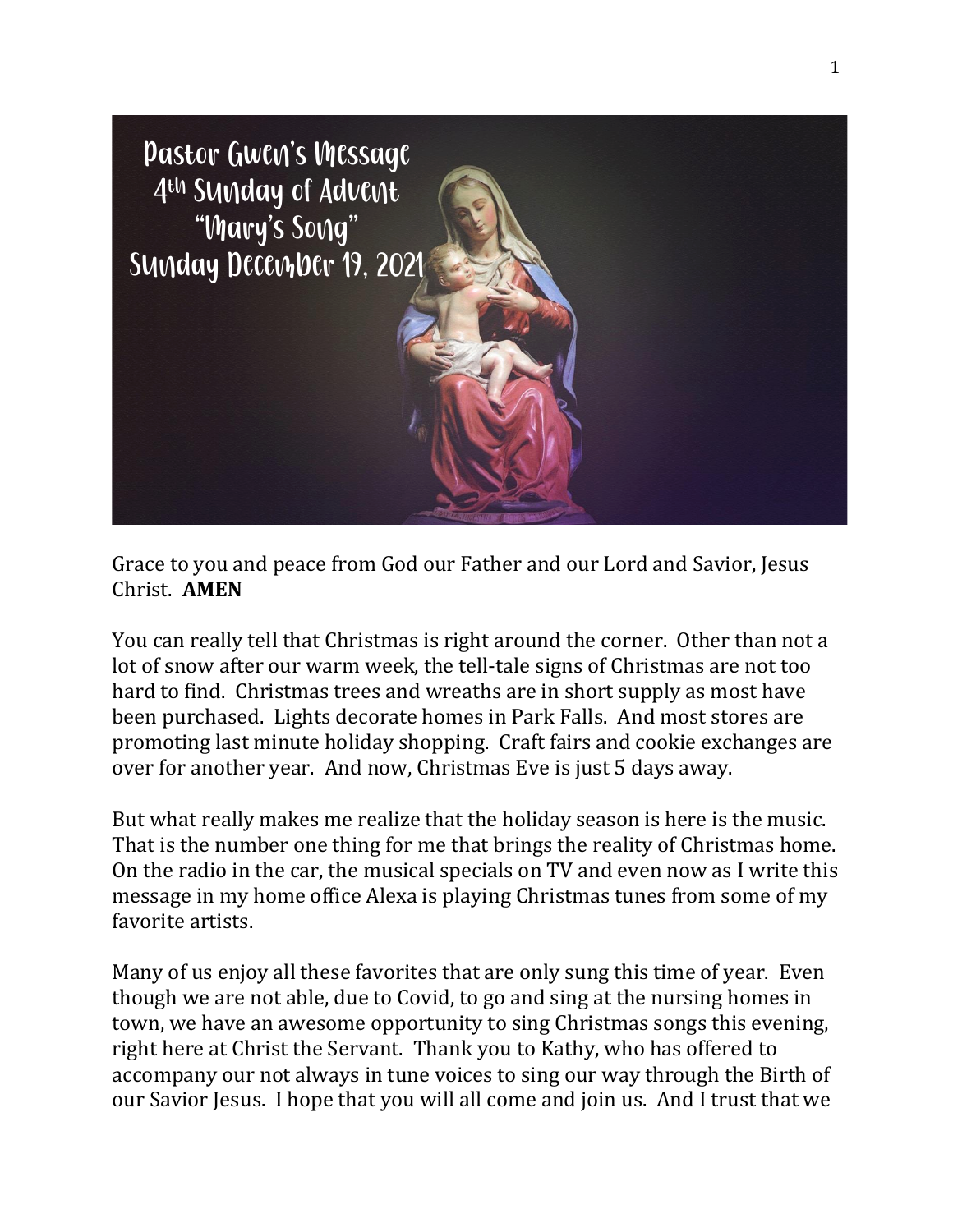can all be singing these special songs with our hearts in unison. There is only one reason for this season!

I do want to say that there is nothing wrong with singing secular songs this time of year. However, a bit of caution, if we sing only songs about Santa, reindeer, and jingle bells we neglect the greatest gift our God has ever given to us. It is never right to shun Christ or the importance of His birth. We don't want to be found without His song in our hearts. And we need to have that right song in our hearts especially during Christmas.

This morning in our Gospel lesson we have a great example of a Christmas song. In fact, they are the words of the very first Christmas song ever sung. This song does not talk about jingle bells, holly, or reindeer. It has nothing to do with snow or sleigh bells or Santa. This song has everything to do with what really make Christmas "Christmas". This song was all about sin and salvation, the gift of God's Grace sent to a fallen human race. This song was all about Jesus.

This song was not sung by angels, priests, or prophets. It was sung by a humble young woman who God had chosen to bear His Son. Her name was Mary. She was the mother of our Lord. She was an ordinary young woman, almost a child. Yet God chose her as part of His plan to save the world. Her song is the first Christmas song ever sung, and it is a true reflection of her faith. Faith that believed that God loves sinners. Faith that believed that He could even love and use an ordinary person like her.

We call Mary's song, the Magnificat. That word, Magnificat, is a Latin word which means "he, she, or it glories or magnifies." The title of this song is simply, "She glorifies", an appropriate name for this wonderful song of praise from Mary to her God.

Now while it is true that there was nothing "extra-special" about Mary, God choose her. She did not deserve God's favor, nor did she earn this privilege. God simply chose her. She was a recipient of God's grace. In the same manner, her song does not reflect a faith that Mary came up with on her own. No, she was expressing the faith that God had created in her through hearing His Word, delivered by stories of old and the angel Gabriel. The fact that Mary believed was not a credit to her, it is a credit to her God. Her faith was a gift from God. And her faith, her song, points us straight to God. This song is not about Mary at all, it is all about Jesus.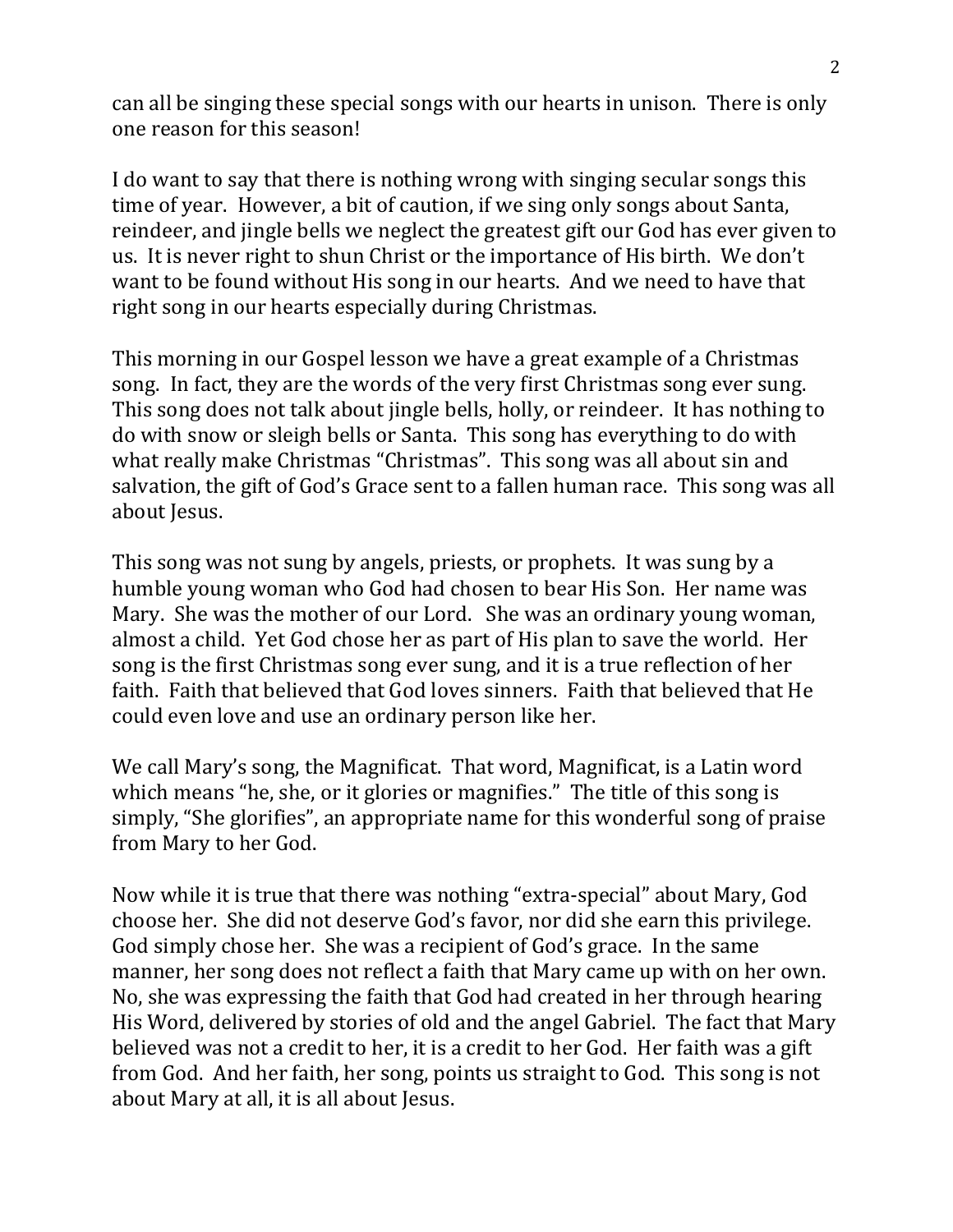Let's look for a minute at this song of praise. It is very similar to many of the songs, which are recorded as Psalms in the Old Testament. After all, Mary was a child of Israel. She believed in God, and she had heard the Word of God through the Old Testament Scriptures. So, it is no wonder that her song uses some of the same words found in the Psalms, as she knew them well. Her praise to God is patterned after the praises of the faithful who had gone before her. And it is no wonder that many of our songs of today do the same thing. We sing back to God the very Word He has given us. Mary was singing back to God promises He had given for centuries to the Israelites. And those promises were coming true. Before her very eyes, the Miracle of miracles was taking place in her womb.

Verse 48-49 Mary sings, "Surely, from now on all generations will call me blessed; for the Mighty One has done great things for me, and holy is his name." There are a few references to things in the Old Testament that last for all generations. They are the Lord's name, His will, His praise, His faithfulness, His reign, His truth, His forgiveness, and His presence.

Mary is called blessed because she is to give birth to all these promises of God that were growing within her. Jesus, the baby she will deliver to the world is the embodiment of all these Promises of God. Jesus is the only begotten Son of God. He is God's Truth, God's Faithfulness, God's Forgiveness and God's presence with His people. Jesus will provide God's salvation for all generations. He is the one through whom all the world will be saved. He is not just Mary's baby. He is Mary's Savior and that is why she is blessed.

This song was sung when Mary was with child. This is a song that remembers events of the past. It is a true song of faith, a faith that looks forward. Mary did not yet know the details of how her son would save the world. She simply believed God's Word that said He would. Mary knew that the main event is not the birth of this child, but the salvation He would one day bring to all the earth.

And just as Mary was blessed because the Lord was with her. All people are blessed with whom Christ dwells. Each one of you is blessed because Christ dwells within you. He has given you faith to believe in Him through the Holy Spirit. And He has done everything necessary for your salvation. He talks to you through His word. He feeds you at His table of grace with his body and blood. He watches over you and protects you. He is always with you, and He someday will call you home to be with Him.